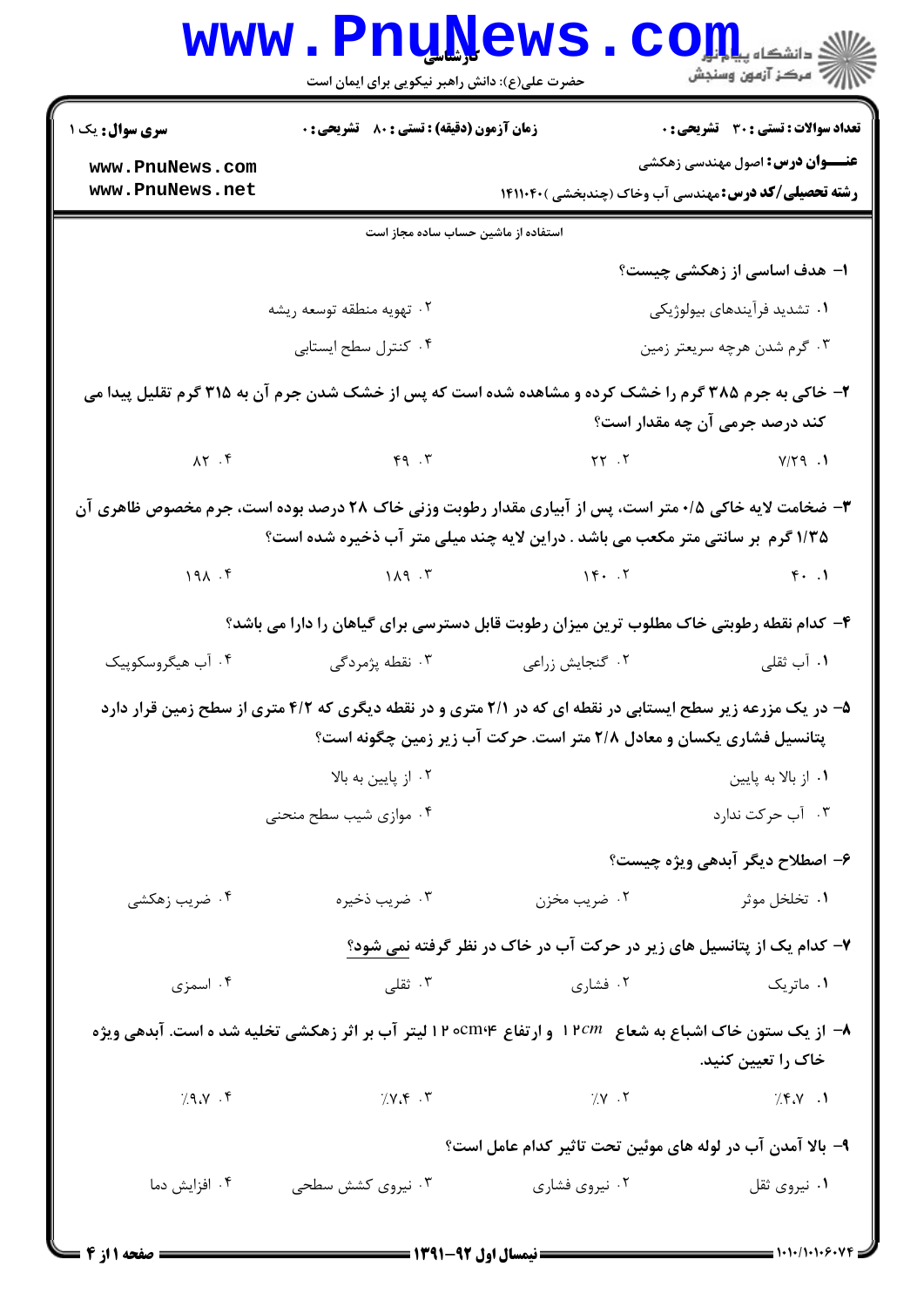|                                                                                                             | www.PnuNews<br>حضرت علی(ع): دانش راهبر نیکویی برای ایمان است       |                                                                                               | ي دانشگاه پيا <mark>ب</mark> لو<br>أأأأ مركز آزمون وسنجش |  |
|-------------------------------------------------------------------------------------------------------------|--------------------------------------------------------------------|-----------------------------------------------------------------------------------------------|----------------------------------------------------------|--|
| <b>سری سوال : ۱ یک</b>                                                                                      | <b>زمان آزمون (دقیقه) : تستی : 80 ٪ تشریحی : 0</b>                 |                                                                                               | تعداد سوالات : تستى : 30 قشريحى : 0                      |  |
| www.PnuNews.com<br>www.PnuNews.net                                                                          |                                                                    | <b>رشته تحصیلی/کد درس:</b> مهندسی آب وخاک (چندبخشی )۱۴۱۱۰۴۰                                   | <b>عنـــوان درس:</b> اصول مهندسی زهکشی                   |  |
|                                                                                                             |                                                                    | ∙۱− مقدار فشارمطلق در سطح ایستابی آزاد چقدر است؟                                              |                                                          |  |
|                                                                                                             | ۰۲ برابرفشار اتمسفر                                                |                                                                                               | ۰۱ ۲ بار                                                 |  |
|                                                                                                             | ۰۴ فشار ستون آب روی سطح ایستابی و فشار اتمسفر                      |                                                                                               | ۰۳ فشار ستون آب روی سطح ایستابی                          |  |
|                                                                                                             |                                                                    | 11- قانون دارسی برای چه نوع جریانی همیشه صادق است؟                                            |                                                          |  |
| ۰۴ متلاطم                                                                                                   | ۰۳ خطی                                                             | ۰۲ عمودی                                                                                      | ۰۱ افقی                                                  |  |
|                                                                                                             |                                                                    | <b>۱۲</b> - لایه نفوذ ناپذیر از نظر علم زهکشی عبارت است از:                                   |                                                          |  |
|                                                                                                             |                                                                    |                                                                                               | ۰۱ لایه سیمانی مدفون شده در زیرزمین                      |  |
|                                                                                                             |                                                                    |                                                                                               | ۰۲ لایه ای که از رس خالص باشد.                           |  |
|                                                                                                             |                                                                    |                                                                                               | ۰۳ لایه ای که نفوذپذیری آن صفر باشد.                     |  |
|                                                                                                             |                                                                    | ۰۴ لایه ای که هدایت هیدرولیکی آن برابر یا کمتر از یک دهم هیدرولیکی وزنی طبقات بالای خود باشد. |                                                          |  |
| ۱۳- در صورتی که فاصله لوله های زهکش از یکدیگر ۸۰ متر، طول زهکشی ۱۵۰متر و ضریب زهکشی ۴ میلی متر در روز باشد، |                                                                    |                                                                                               |                                                          |  |
|                                                                                                             |                                                                    | دبی خروجی از لوله زهکش چند لیتر بر ثانیه است؟                                                 |                                                          |  |
| $Y \cdot \Delta Y \cdot Y$                                                                                  | $\cdot$ . ۵۵ $\cdot$ ۳                                             |                                                                                               |                                                          |  |
|                                                                                                             |                                                                    | ۱۴– نحوه قرار گرفتن زهکش های انتقالی، خروجی و جمع کننده ها بر اساس کدام پارامتر تعیین می شود؟ |                                                          |  |
| ۰۴ بافت خاک                                                                                                 | ۰۳ شوری و قلیائیت                                                  | ۰۲ توپوگرافي زمين                                                                             | ۰۱ ویژگی خاک                                             |  |
|                                                                                                             |                                                                    | ۱۵– از نقشه های تراز سطح ایستابی چه استفاده ای می توان برد ؟                                  |                                                          |  |
|                                                                                                             | ۰۱ تعیین لزوم زهکشی در منطقه با توجه به فاصله آب زیر زمینی تا زمین |                                                                                               |                                                          |  |
|                                                                                                             |                                                                    | ۰۲ تعیین اختلاف فشار در اعماق مختلف آبهای زیر زمینی                                           |                                                          |  |
|                                                                                                             |                                                                    | ۰۳ تعیین شیب هیدرولیکی و جهت حرکت آبهای زیر زمینی                                             |                                                          |  |
|                                                                                                             |                                                                    | ۰۴ تعيين وضعيت سطح آب نسبت به سطح زمين نقاط مختلف                                             |                                                          |  |
|                                                                                                             |                                                                    | ۱۶– برای تعیین هدایت آبی در زیر سطح ایستابی ازچه روش هایی استفاده می شود؟                     |                                                          |  |
|                                                                                                             | ۰۲ چاهک معکوس                                                      |                                                                                               | ۰۱ چاهک و روش پیزومتری                                   |  |
|                                                                                                             | ۰۴ نفوذسنجي و چاهک معکوس                                           |                                                                                               | ۰۳ نفوذ سنجي                                             |  |
|                                                                                                             |                                                                    |                                                                                               |                                                          |  |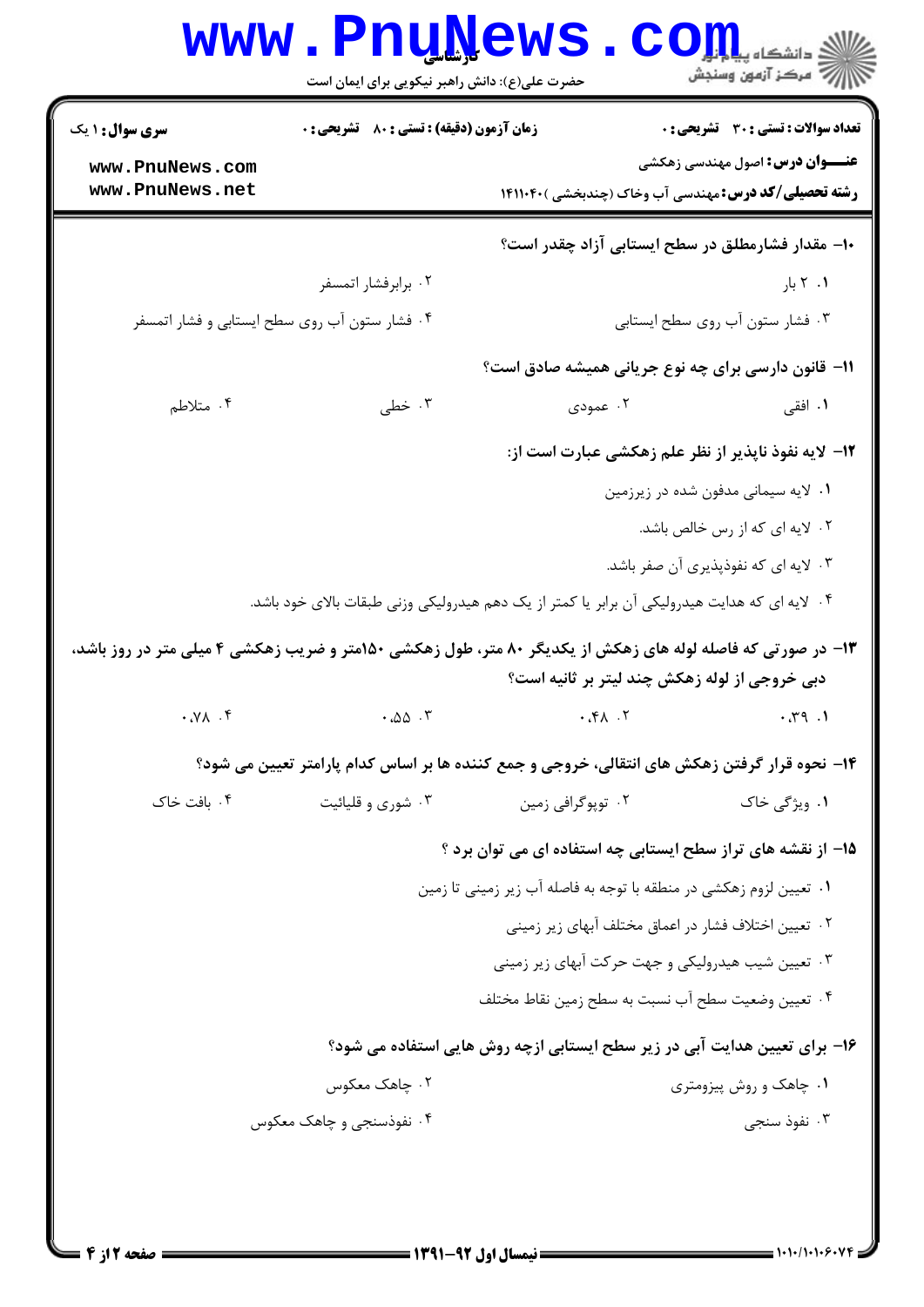|                                                                                                                                                                                                                        | ک شاہیے<br>حضرت علی(ع): دانش راهبر نیکویی برای ایمان است |                                                                                                                                                                                                                                                                                                                                                                                                                                                                                             | د دانشگاه پ <b>یا با تار</b><br>أأأأ مركز آزمون وسنجش |  |  |  |
|------------------------------------------------------------------------------------------------------------------------------------------------------------------------------------------------------------------------|----------------------------------------------------------|---------------------------------------------------------------------------------------------------------------------------------------------------------------------------------------------------------------------------------------------------------------------------------------------------------------------------------------------------------------------------------------------------------------------------------------------------------------------------------------------|-------------------------------------------------------|--|--|--|
| <b>سری سوال : ۱ یک</b>                                                                                                                                                                                                 | <b>زمان آزمون (دقیقه) : تستی : 80 ٪ تشریحی : 0</b>       |                                                                                                                                                                                                                                                                                                                                                                                                                                                                                             | <b>تعداد سوالات : تستی : 30 ٪ تشریحی : 0</b>          |  |  |  |
| www.PnuNews.com<br>www.PnuNews.net                                                                                                                                                                                     |                                                          | <b>رشته تحصیلی/کد درس:</b> مهندسی آب وخاک (چندبخشی )۱۴۱۱۰۴۰                                                                                                                                                                                                                                                                                                                                                                                                                                 | <b>عنـــوان درس:</b> اصول مهندسی زهکشی                |  |  |  |
| ۱۷- در یک خاک دو لایه ای ضخامت لایه اول ۲ متر و هدایت هیدرولیکی آن ۰،۴ و ضخامت لایه دوم، یک متر و هدایت<br>هیدرولیکی آن ۰،۷ می باشد. اگر جریان افقی و ماندگار باشد هدایت هیدرولیکی افقی خاک معادل چند متر در روز است ؟ |                                                          |                                                                                                                                                                                                                                                                                                                                                                                                                                                                                             |                                                       |  |  |  |
| $\cdot$ , $\circ$ . $\circ$                                                                                                                                                                                            |                                                          | $\cdot \omega$ $\cdot \mathsf{r}$ $\cdot \cdot \mathsf{r}\omega$ $\cdot \mathsf{r}$                                                                                                                                                                                                                                                                                                                                                                                                         | .75.1                                                 |  |  |  |
| ۱۸– اگر خاک در حالت اشباع کامل باشد و روی سطح افقی خاک را لایه آبی به ضخامت  cm ه ۱ پوشانده باشد و سطح مرجع را<br>۰۲ هموار کردن سطح زمین و شیب دادن به اراضی<br>۰۴ شیب دادن به اراضی و برداشت خاک لایه سطحی            |                                                          | ۰۱ پتانسیل ثقلی و پتانسیل فشاری روی سطح خاک باهم برابر هستند.<br>۰۲ سطح خاک یک سطح هم پتانسیل را تشکیل می دهد.<br>۰۳ سطح خاک یک خط جریان را تشکیل می دهد.<br>۰۴ کل پتانسیل در روی سطح خاک برابر Cm ه ۱۰ است.<br>۱۹- عملیات شکل دادن به اراضی زراعی زهکشی سطحی شامل چه مواردی است؟<br>۰۱ هموار کردن سطح زمین و برداشت خاک لایه سطحی<br>۰۳ برداشت خاک لایه سطحی و بستر سازی خاک<br>۲۰- در زهکشی سطحی هنگامی که سیستم نهرچه های روباز موازی قرار است اجرا شود حداکثر فاصله نهرچه ها را چند متر | یک متر پایین تر از سطح خاک بگیریم:<br>طراحی می کنند؟  |  |  |  |
| $Y \cdot \cdot U Y \cdot \cdot \cdot Y$                                                                                                                                                                                | $\Upsilon \cdot \Gamma$ تا ۲۴۰ $\Upsilon$                | $\mathsf{Y}\cdot\cdot\mathsf{U}\mathrel{\mathcal{S}}\cdot\ \cdot\mathsf{Y}$                                                                                                                                                                                                                                                                                                                                                                                                                 | 9.57.1                                                |  |  |  |
| $\Delta$ .۴                                                                                                                                                                                                            | $\mathbf{r}$ . $\mathbf{r}$                              | <b>۲۱</b> - در سیستم زهکشی نهر چه عمود بر شیب حداکثر شیب زراعی چند درصد می تواند باشد؟<br>$Y \cdot Y$                                                                                                                                                                                                                                                                                                                                                                                       | $\cdot \omega \cdot 1$                                |  |  |  |
|                                                                                                                                                                                                                        |                                                          | ۲۲- محاسن زهکشی های روباز نسبت به زهکشی های زیرزمینی کدام موارد می باشد؟                                                                                                                                                                                                                                                                                                                                                                                                                    |                                                       |  |  |  |
|                                                                                                                                                                                                                        | ۰۲ هزینه نگهداری کمتر، تخلیه رواناب                      |                                                                                                                                                                                                                                                                                                                                                                                                                                                                                             | ۰۱ نیاز به شیب کمتر، بازرسی ساده تر                   |  |  |  |
| ۰۴ بازرسی ساده تر، کم بودن سطح اراضی مورد استفاده                                                                                                                                                                      |                                                          |                                                                                                                                                                                                                                                                                                                                                                                                                                                                                             | ۰۳ هزینه نگهداری کمتر، نیاز به شیب کمتر               |  |  |  |
| <b>۲۳</b> - زمانی که زهکش های زیرزمینی زه آب را مستقیماً به صورت ثقلی به جمع کننده روباز تخلیه می کنند این شبکه زهکش<br>چه نامیده می شود؟                                                                              |                                                          |                                                                                                                                                                                                                                                                                                                                                                                                                                                                                             |                                                       |  |  |  |
| ۰۴ نامنظم                                                                                                                                                                                                              | ۰۳ منظم                                                  | ۰۲ منفرد                                                                                                                                                                                                                                                                                                                                                                                                                                                                                    | ۰۱ مرکب                                               |  |  |  |
|                                                                                                                                                                                                                        |                                                          |                                                                                                                                                                                                                                                                                                                                                                                                                                                                                             |                                                       |  |  |  |

٠